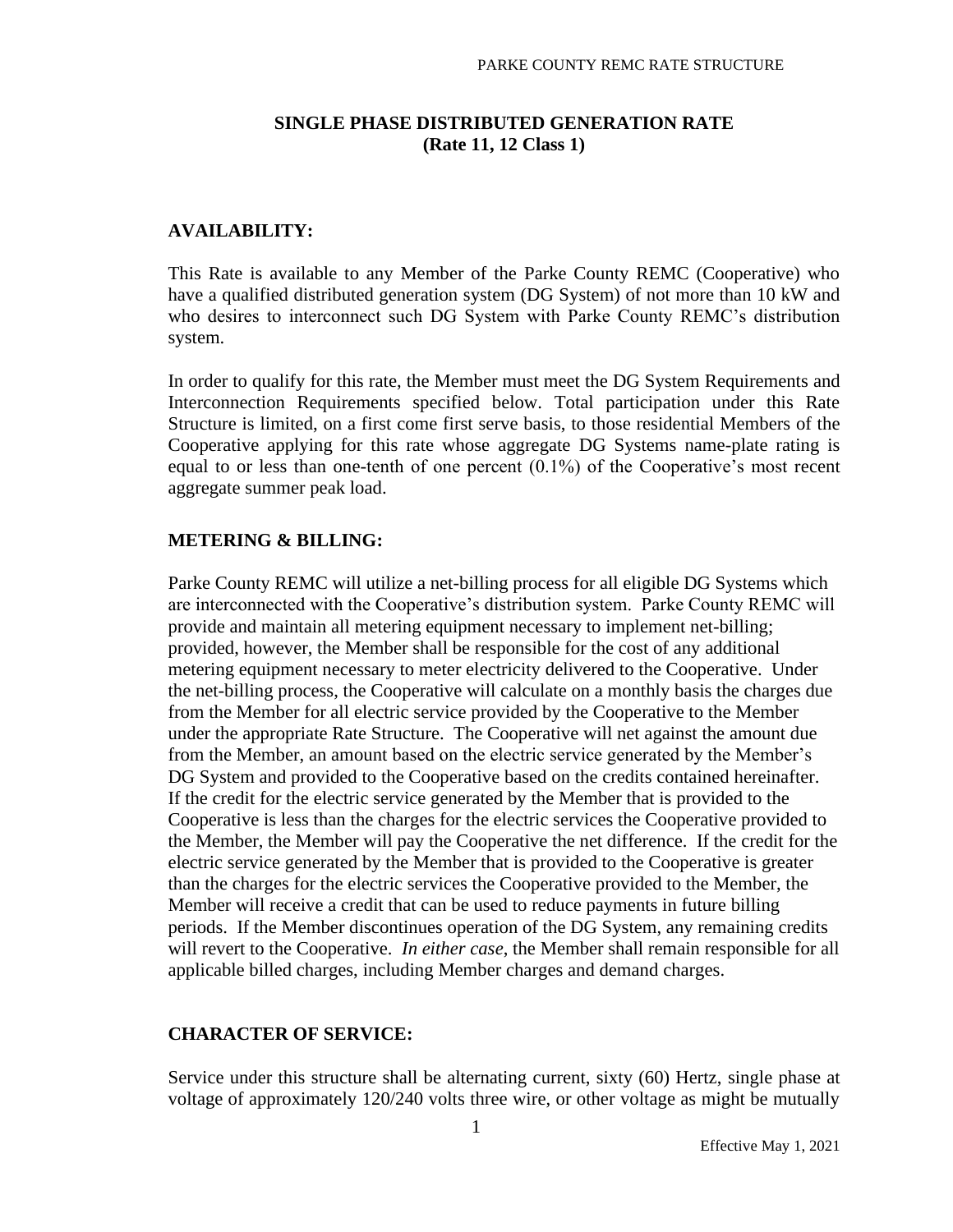agreed upon.

# **MONTHLY RATE:**

|                      | <b>Facilities Charge</b> |  |
|----------------------|--------------------------|--|
|                      |                          |  |
|                      | <b>Energy Charge</b>     |  |
|                      |                          |  |
| <b>Energy Credit</b> |                          |  |
|                      |                          |  |

Purchased Power Cost Adjustment:

The amount computed at the above monthly rate shall be adjusted plus or minus by an amount calculated in accordance with the formula specified in Parke County REMC's Purchased Power Cost Adjustment Clause (Appendix A), which is a part of the "Monthly Rate" of this rate structure.

Minimum Monthly Charge:

The monthly minimum charge under this rate structure shall be the Facilities Charge.

Tax Adjustment:

The amount computed at the above monthly rate as adjusted by the application of the purchased power cost adjustment clause shall be subject to taxes, assessments, and surcharges imposed by any governmental authority.

#### **TERMS AND CONDITIONS OF SERVICE:**

- 1. Service shall be provided in accordance with the REMC's Rules & Regulations for Electric Service and Bylaws.
- 2. All single-phase motors or apparatuses with an inrush current in excess of 250 amps at 240 volts shall require REMC approval.
- 3. Service under this structure shall be limited to one meter for the same member where service can be adequately supplied from a single service drop.
- 4. The terms of payment shall be in accordance with the Provisions set forth in the REMC's Rules & Regulations for Electric Service and Bylaws.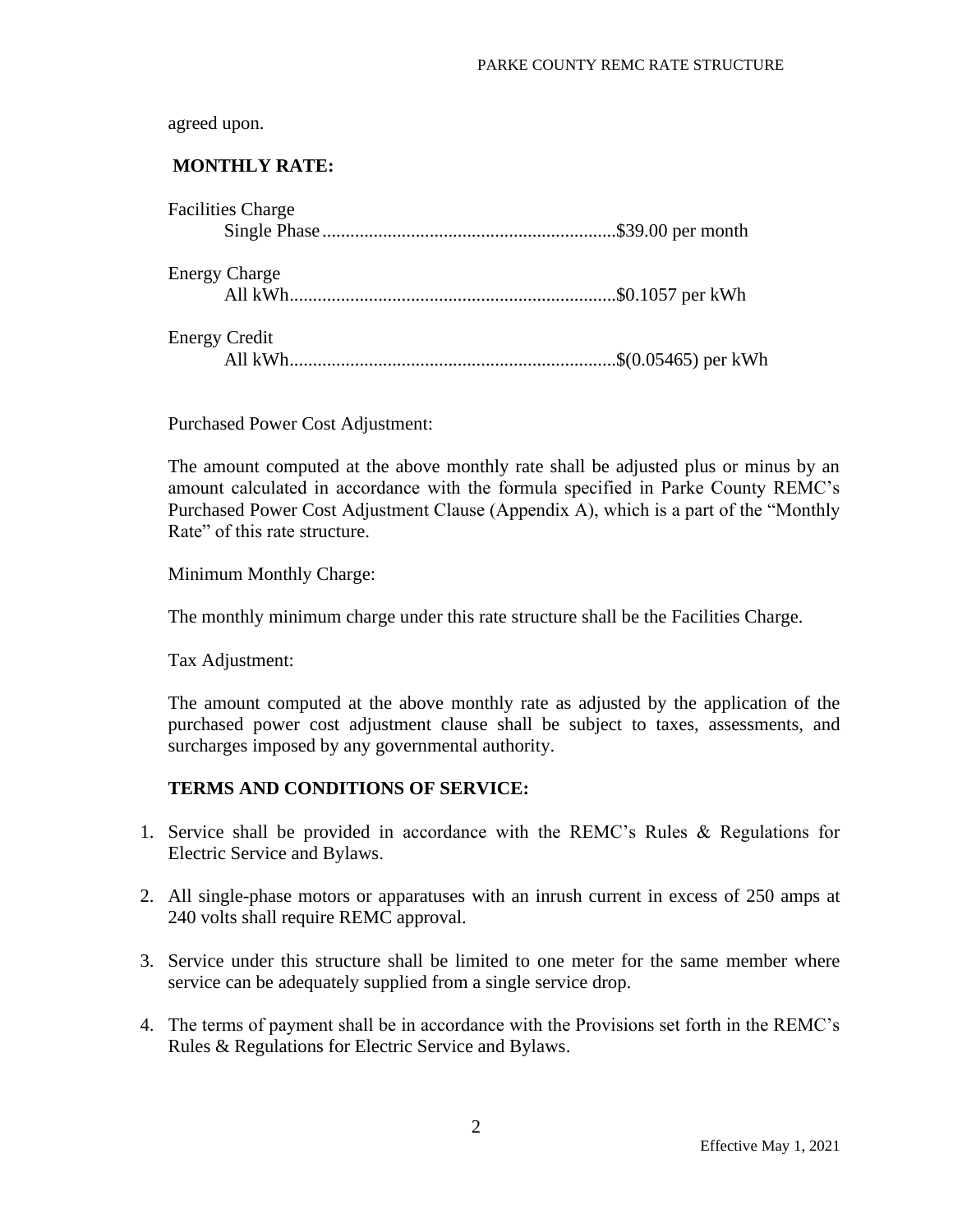#### **DG SYSTEM REQUIREMENTS:**

The Member's DG System must meet the following requirements:

- 1. The nameplate rating of Member's DG System must not be greater than 10 kW.
- 2. The DG System must be owned and operated by the Member and must be located on the Member's premises;
- 3. The Member's DG System must be intended primarily to offset part or all of the Member's requirements for electricity;
- 4. The DG System must operate in parallel with the Cooperative's distribution facilities; and
- 5. The DG System must satisfy the Cooperative's Interconnection Standards as the same may be amended from time to time.

## **INTERCONNECTION REQUIREMENTS; TERMS AND CONDITIONS OF SERVICE:**

- 1. Any characteristic of the Member's DG System or interconnection facilities that degrades or otherwise compromises the quality of service provided by the Cooperative to other Members will not be permitted.
- 2. The Member shall agree that the Cooperative shall at all times have immediate access to the Member's metering, control, and protective equipment.
- 3. The Member shall install, operate and maintain the DG System and interconnection facilities in accordance with the manufacturer's suggested practices for safe, efficient and reliable operation in parallel with the Cooperative's system.
- 4. The Cooperative may, at its own discretion, isolate any DG System if the Cooperative has reason to believe that continued interconnection creates or contributes to a system emergency.
- 5. A disconnecting device must be located at the point of common coupling for all interconnections. The disconnecting device must be accessible to Cooperative personnel at all times and be suitable for use by the Cooperative as a protective tagging location. The disconnecting device shall have a visible open gap when in the open position and be capable of being locked in the open position. The cost and maintenance of the main disconnect switch shall reside with the Member.
- 6. The Cooperative reserves the right to have a representative present during compliance testing at the time of installation and maintenance testing of the interconnection system for compliance with these conditions of service.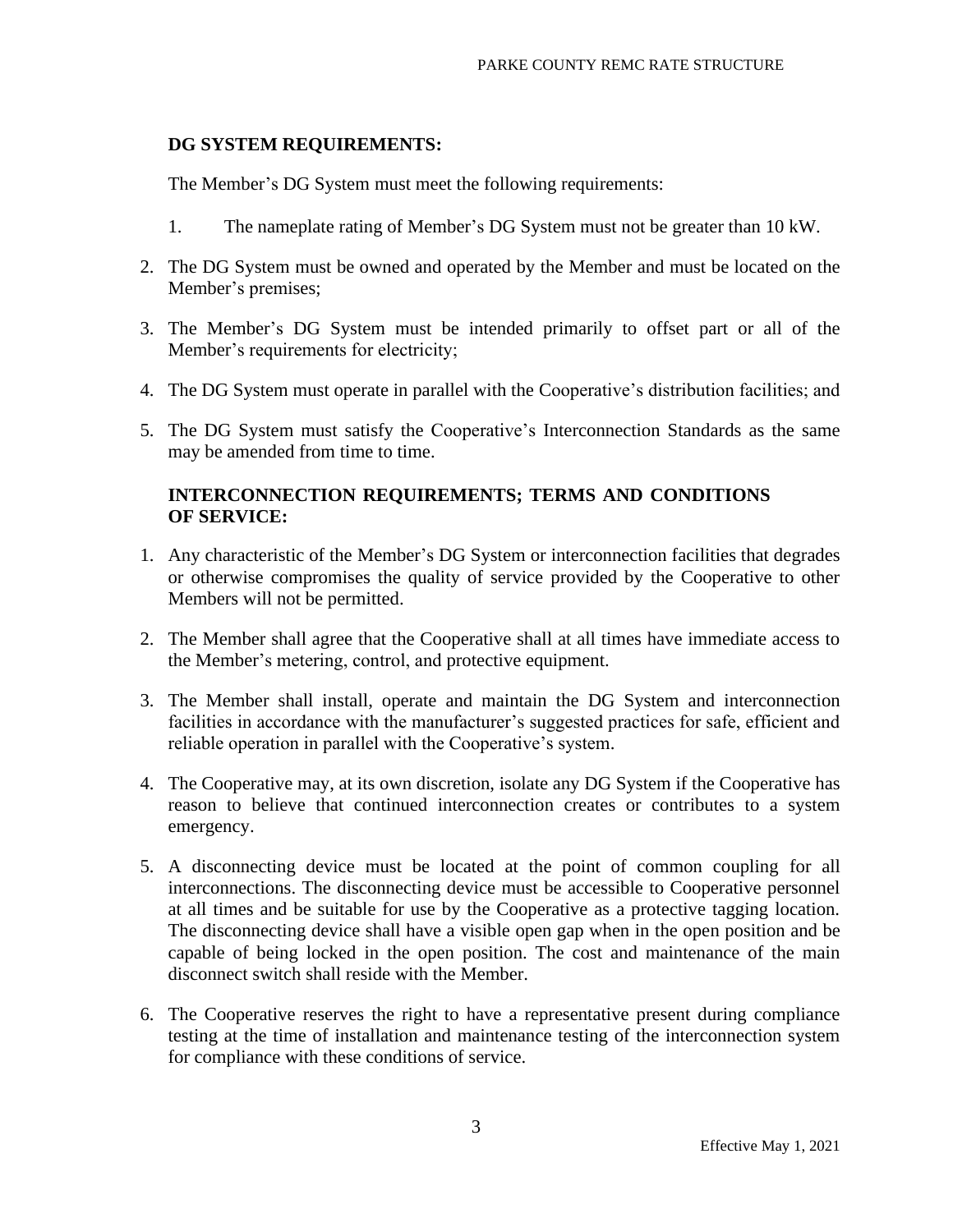- 7. The Member is responsible for establishing a program for and performing annual periodic scheduled maintenance on the Member's DG System and interconnection facilities (relays, interrupting devices, control schemes and batteries that involve the protection of the Cooperative's distribution system). A periodic maintenance program is to be established in accordance with the requirements of IEEE 1547. The Cooperative may examine copies of the periodic test reports or inspection logs associated with the periodic maintenance program. Upon the Cooperative's request, the Cooperative shall be informed of the next scheduled maintenance and be able to witness the maintenance performed and any associated testing.
- 8. The interconnection system hardware and software design requirements must be intended to assure protection of the Cooperative's distribution system. Any additional hardware and software necessary to protect the Cooperative's distribution system and equipment is solely the responsibility of Member to determine, design, acquire and install.
- 9. The Member shall agree that the Cooperative shall not be liable for any damage to or breakdown of the Member's equipment operated in parallel with the Cooperative's electric system.
- 10. The Member shall agree to release, indemnify, and hold harmless the Cooperative from any and all claims for injury to persons or damage to property due to or in any way connected with the operation of Member-owned equipment and/or generators.
- 11. In addition to meeting the Cooperative's terms and conditions, the Member must also meet the terms of Wabash Valley Policy D-11 as the same may be amended from time to time.
- 12. Any DG System used by a Member pursuant to the Rate shall meet all applicable safety and performance standards established by the National Electric Code, The Institute of Electrical and Electronics Engineers and Underwriters Laboratories. The Cooperative shall have right to require additional safety features at the cost of the member.
- 13. The Member must obtain, at his or her expense, all necessary inspections and approvals required by codes prior to being authorized by the Cooperative to connect the member's DG System to the Cooperative's distribution system. The Member will supply the cooperative with certification that DG System has received all necessary code approvals and that it meets, or exceeds, all applicable safety and performance standards.
- 14. The Member's DG System when operated in parallel with the Cooperative's system must be designed and capable of immediately and automatically ceasing interconnected operation during any outages on the Cooperative's system and during other emergency or abnormal conditions as specified by applicable codes and standards. The Member must cease parallel operation of its DG System immediately upon notification by the Cooperative if such operation is deemed unsafe or interferes with the supply of service to others, or interferes with system operation or maintenance. The Cooperative accepts no responsibility for damage or injury to any person or property caused by the failure of the Member to operate in compliance with the Cooperative's or any other requirements.